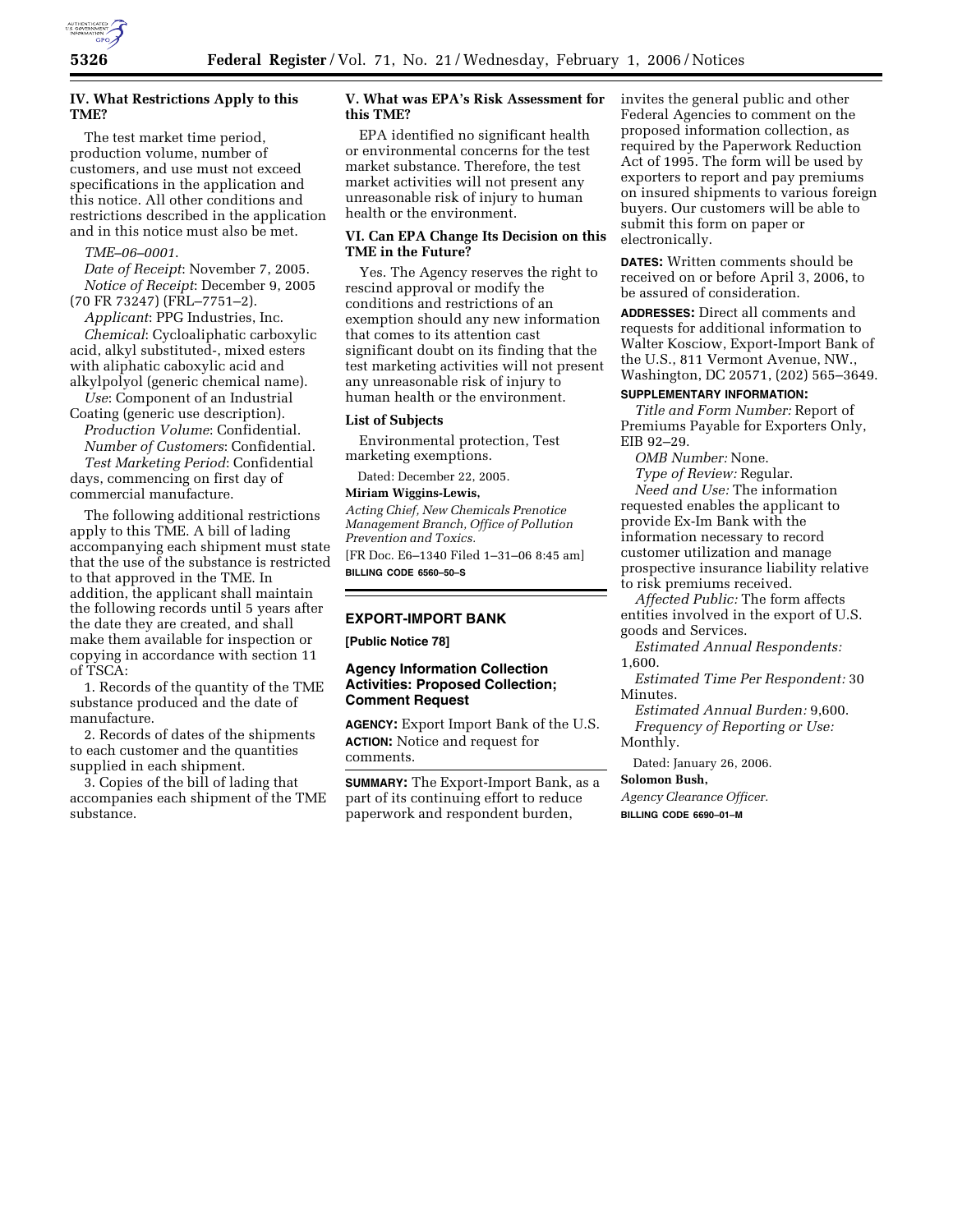$\leq$   $\approx$ (A "sovereign" is a national government or government entity that the insurer has determined carries the  $\frac{\text{full}}{\text{shift}}$  and  $\frac{\text{null}}{\text{split}}$  and  $\frac{\text{null}}{\text{split}}$  and  $\frac{\text{null}}{\text{split}}$  and  $\frac{\text{null}}{\text{split}}$  and  $\frac{\text{null}}{\text{split}}$  and  $\$ k⊞oo⊞≊ CODE serc CODE  $CODE$  $CODE$ Government Sector (Non-Sovereign) Buyer or Guarantor ...............<br>Financial Institution Buyer or Guarantor or Letter of Credit issuer **SEE REVERSE SIDE FOR ADDITIONAL NOTES AND<br>INSTRUCTIONS ON COMPLETING THIS REPORT** Letters of Credit (deferred payment or sight)<br>
Draits/Promissory Nones/CAD or SDDP+ of any other code)<br>
Draits/Promissory Nones/CAD or SDDP+ of any other code)<br>
Open Account.<br>
Consignment (selective contracts) **TERM** (corresponding to Transaction Type being reported)  $e^{\frac{\pi}{2}}$ Government Sector (Sovereign) Buyer or Guarantor  $SDDP = Sight Data Documents Against Payment$ COVERAGE TYPES (see Note C. on next page) Comprehensive<br>Political Only<br>Sales to Your Subsidiaries or Affiliates. \*\*  $CAD = Cash$  Against Documents Private Sector Buyer or Guarantor **TRANSACTION TYPE** Sight Letters of Credit.<br>CAD or SDDP\*\*.......... **RISK TYPES**  $\begin{array}{l} 31-60 \ \mathrm{Days} \\ 61-120 \ \mathrm{Days} \\ 121-180 \ \mathrm{Days} \\ 181-270 \ \mathrm{Days} \\ 181-270 \ \mathrm{Days} \\ 271-360 \ \mathrm{Days} \end{array}.$ Over 5 Years 11/2 Years. 2 1/2 Years. 3 1/2 Years. 1-30 Days. 3 Years.. 2 Years. 5 Years We hereby cerify that this report is a complete and accurate declaration of all transfer to the proposed in the remote that premiums have been correctly computed and remind. We understand that Executive Archives in this re PREMIUM<br>DUE Enter financed amount for Financial Institution Supplier Credit Policy (FISC) USING SAME CODE? If same for all transactions<br>check these code and rate boxes instead of those in the<br>reporting columns below  $\Box$ Premium<br>Rate<br>S100<br>S100 EXPORT-IMPORT BANK-REPORT OF PREMIUMS PAYABLE FOR EXPORTERS ONLY IF NO PREMIUMS PAYABLE, CHECK HERE SHIPMENT<br>DATE  $(year)$ s,  $\frac{(\text{day})}{\text{day}}$ 00000 TRANSACTION<br>AMOUNT \* Transaction Type  $(m \circ n \cdot h)$ Coverage Type Premium Rate Risk Type Term Code through  $(year)$ Term<br>Code  $\overline{\text{(day)}}$ Date Received Trans-<br>Type<br>Code  $(m \circ n \mathbf{d})$ Risk<br>Type<br>Code Report for period: Phone: ( j se se de<br>C REPORT TOTALS COUNTRY PAGE TOTALS E-Mail: (number)  $\uparrow$ BUYER NAME<br>(refer to Step 1, on back) complete only on last page  $\ddot{\phantom{0}}$ Fax:  $\begin{array}{l}{\rm (phase\; type\; or\; print\; all\; information)}\\{\rm POLICY\; NUMBER:} \end{array}$  $(prefix)$ POLICYHOLDER: Name of Preparer **BROKER:** Contact:  $\overleftrightarrow{\text{rel}}$  $- $\omega$$  $\overline{a}$  $\sim$  $\vec{r}$  $\ddot{ }$  $\overline{5}$  $\acute{\circ}$  $\boldsymbol{\tau}$  $\infty$ 

 $rac{1}{\sqrt{2}}$  $\frac{1}{(day)}$  $(morth)$ Date Prepared: Signature:

pages  $\frac{1}{2}$ 

Page No.

EIB-92-29 (0//06)